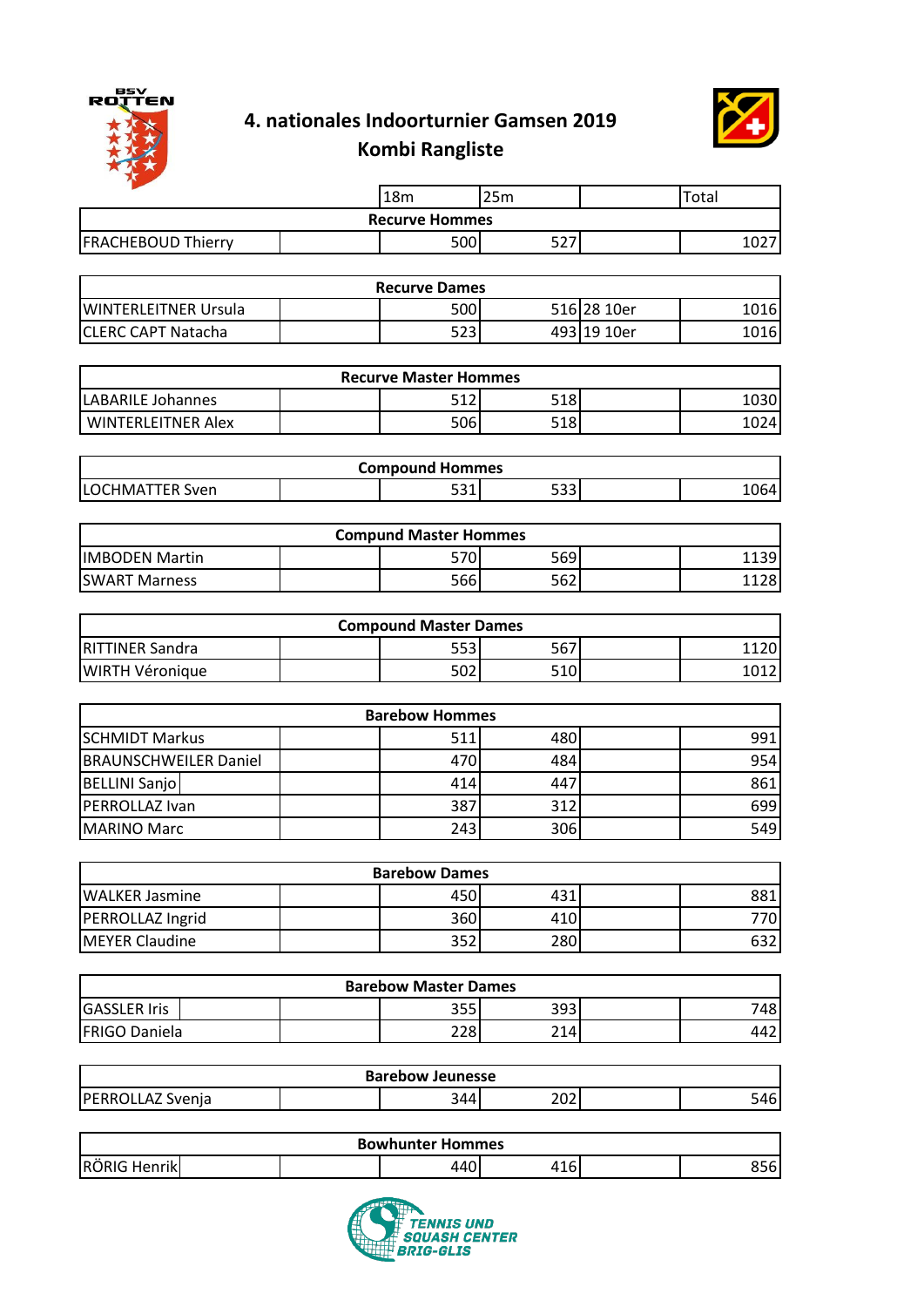



|                           | <b>Bowhunter Dames</b>               |     |      |
|---------------------------|--------------------------------------|-----|------|
| TRÄXLER Muriel            | 428                                  | 430 | 858  |
| <b>AMSTUTZ Marit</b>      | 430                                  | 407 | 837  |
|                           |                                      |     |      |
|                           | <b>Bowhunter Master Hommes</b>       |     |      |
| <b>KAUER Christian</b>    | 539                                  | 514 | 1053 |
| SCHLÄPFER Jürg            | 506                                  | 470 | 976  |
| <b>REGLI Christian</b>    | 498                                  | 448 | 946  |
|                           | <b>Bowhunter Jeunesse</b>            |     |      |
| <b>ARNET Alina</b>        | 461                                  | 383 | 844  |
| TRÄXLER Kilian            | 409                                  | 312 | 721  |
|                           |                                      |     |      |
|                           | <b>Longbow Hommes</b>                |     |      |
| <b>ALBRECHT Peter</b>     | 349                                  | 326 | 675  |
|                           |                                      |     |      |
|                           | <b>Longbow Dames</b>                 |     |      |
| <b>EYER Nathalie</b>      | 203                                  | 127 | 330  |
|                           | <b>Longbow Junior Hommes</b>         |     |      |
| PERROLLAZ Janik           | 303                                  | 144 | 447  |
|                           |                                      |     |      |
|                           | <b>Longbow - Master Hommes</b>       |     |      |
| <b>FEIERABEND Bruno</b>   | 431                                  | 399 | 830  |
|                           |                                      |     |      |
|                           | <b>Longbow Mini</b>                  |     |      |
| <b>BLATTER Lea</b>        | 291                                  | 172 | 463  |
| <b>BLATTER Jan</b>        | 245                                  | 191 | 436  |
|                           |                                      |     |      |
|                           | <b>Guests Compound Hommes</b><br>482 | 503 |      |
| <b>LAGGER Olivier</b>     |                                      |     | 985  |
|                           | <b>Guests without sight - Hommes</b> |     |      |
| NÄPFLI Gabriel            | 289                                  | 276 | 565  |
|                           |                                      |     |      |
|                           | <b>Guests without sight - Hommes</b> |     |      |
| <b>FILLIGER Alexander</b> | 357                                  | 291 | 648  |
| <b>BLATTER Lukas</b>      | 350                                  | 258 | 608  |